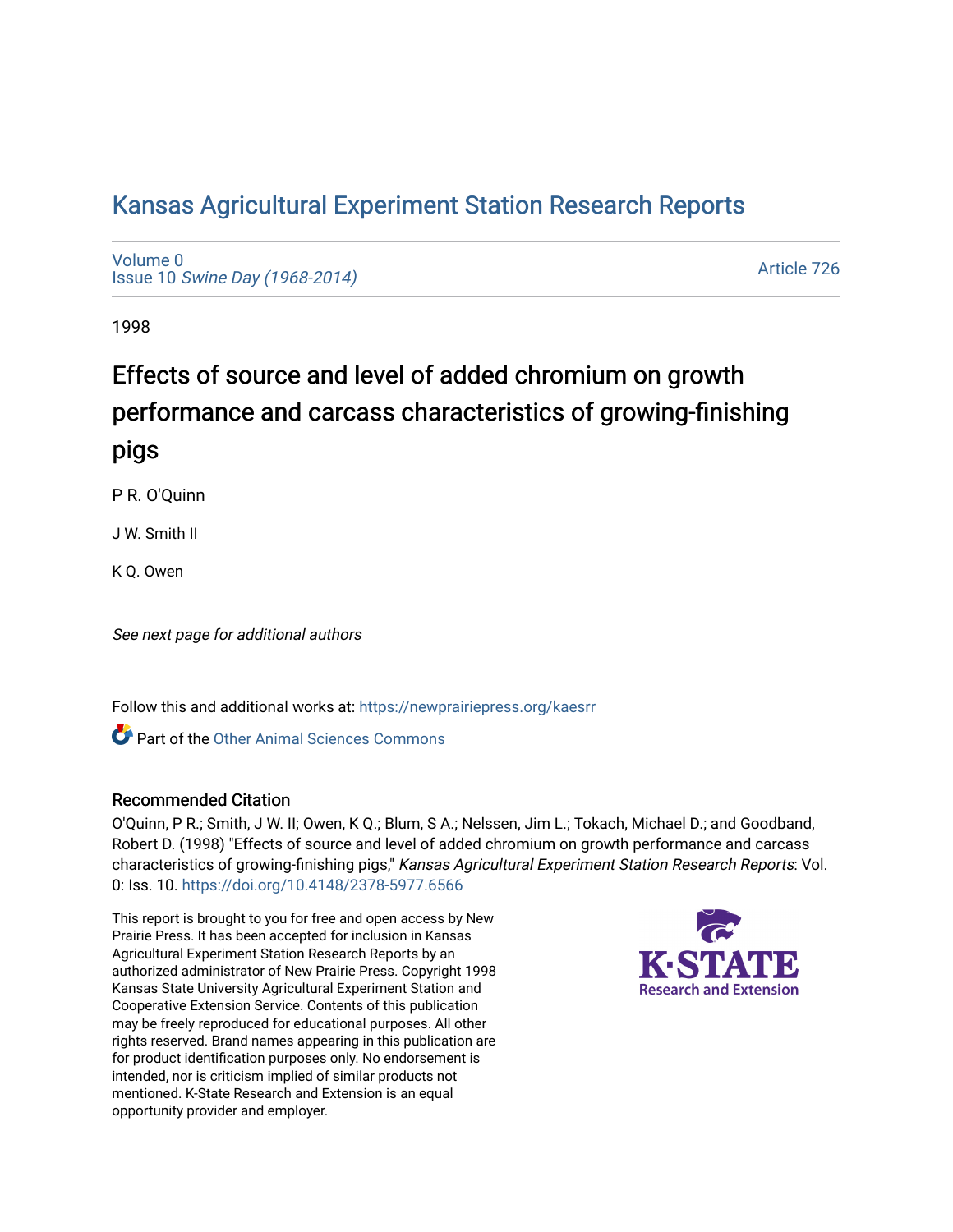# Effects of source and level of added chromium on growth performance and carcass characteristics of growing-finishing pigs

# Abstract

A growth trial \vas conducted to evaluate the effects of added chrOlniu111 nicotinate (CrNic) on growth performance and carcass composition of growing-finishing pi.gs (80 to 230 lb) and to compare 200 ppb of CrNic and chromium picolinate (CrPic). Few statistical responses were observed for growth performance, carcass characteristics, or serum chemistry profiles. These data suggest no beneficial responses to supplemental chromium in diets for growing-finishing barrows and gilts.; Swine Day, Manhattan, KS, November 19, 1998

## Keywords

Swine day, 1998; Kansas Agricultural Experiment Station contribution; no. 99-120-S; Report of progress (Kansas State University. Agricultural Experiment Station and Cooperative Extension Service); 819; Swine; Growing-finishing pigs; Chromium nicotinate; Growth; Carcass quality

## Creative Commons License



This work is licensed under a [Creative Commons Attribution 4.0 License](https://creativecommons.org/licenses/by/4.0/).

## Authors

P R. O'Quinn, J W. Smith II, K Q. Owen, S A. Blum, Jim L. Nelssen, Michael D. Tokach, and Robert D. Goodband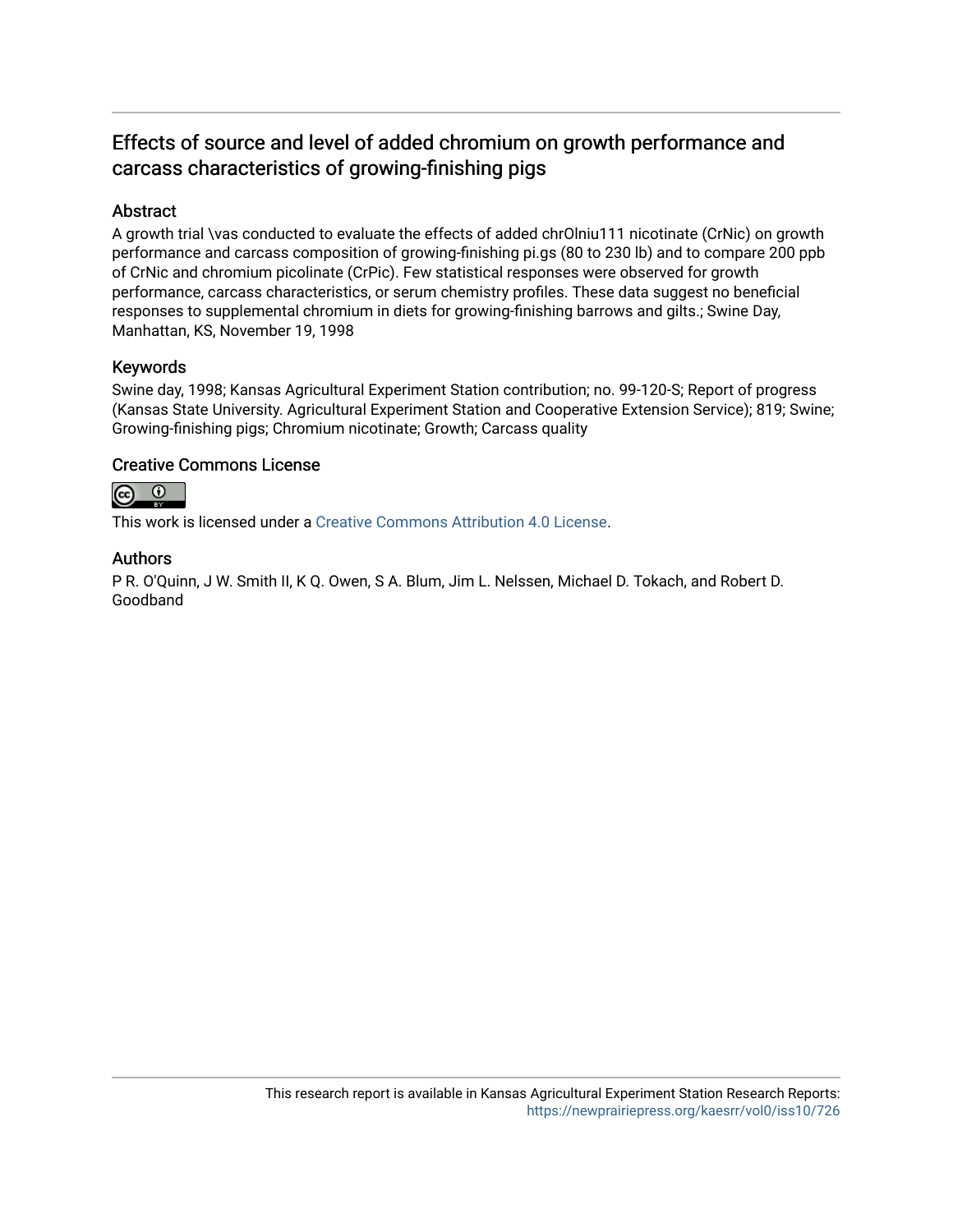#### **EFFECTS OF SOURCE AND LEVEL OF ADDED CHROMIUM ON GROWTH PERFORMANCE AND CARCASS CHARACTERISTICS OF GROWING-FINISHING PIGS<sup>1,2</sup>**

P. R. O'Quinn, J. W. Smith, II, J. L. Nelssen, M. D. Tokach<sup>3</sup>. R. D. Goodband, K. O. Owen<sup>4</sup>, and S. A. Blum

#### **Summary**

A growth trial was conducted to evaluate the effects of added chromium nicotinate (CrNic) on growth performance and carcass composition of growing-finishing pigs (80 to 230 lb) and to compare 200 ppb of CrNic and chromium picolinate (CrPic). Few statistical responses were observed for growth performance, carcass characteristics, or serum chemistry profiles. These data suggest no beneficial responses to supplemental chromium in diets for growing-finishing barrows and gilts.

(Key Words: Growing-Finishing Pigs, Chromium Nicotinate, Growth, Carcass Quality.)

#### Introduction

Chromium is a trace mineral that is involved actively in the metabolism of carbohydrates, lipids, proteins, and nucleic acids in the body. Chromium is most widely recognized as a potentiator of the actions of insulin. In animal studies, Cr supplementation is reported to increase rate and efficiency of gain and degree of muscling and decrease fat deposition. Chromium also is thought to improve the immune status in stressed animals. Several forms of Cr have been evaluated in swine studies, including yeast cultures, chromium chloride, and CrPic, which

has received the most attention in the scientific literature. Recent chromium work with human subjects has suggested that CrNic may be more biologically available than CrPic. For these reasons, a feeding trial was designed to evaluate the efficacy of CrNic supplementation and to compare growth performance and carcass characteristics of pigs fed equal concentrations of CrNic and CrPic.

#### **Procedures**

A total of 144 crossbred barrows and gilts (initially 80.7 lb) was used in the growth trial. Pigs were blocked on the basis of initial weight, sex, and ancestry and randomly allotted to dietary treatments with six replications per sex per treatment.

All diets were fed in meal form (Table 1). Barrows and gilts were fed separate diets within each phase to more accurately meet changes in their lysine requirements. All diets contained .1% L-lysine-HCl. Diets were fed in three phases (80 to 130, 130 to 180, and 180 to 230 lb BW), and diets were changed when the average weight of pigs in a pen reached the upper limit of the weight interval. Chromium was added to the basal diets at 50, 100, 200, or 400 ppb  $Cr$  as CrNic or 200 ppb Cr as CrPic. The Cr additions first were prepared as a 20-lb premix and

<sup>&</sup>lt;sup>1</sup>Appreciation is extended to Lonza Inc., Fair Lawn, NJ for partial financial support and for providing the chromium nicotinate used in this experiment.

<sup>&</sup>lt;sup>2</sup>The authors thank Colin Bradley of the London Health Sciences Centre, London, Ontario, Canada, for conducting the serum and dietary chromium analyses.

<sup>&</sup>lt;sup>3</sup>Northeast Area Extension Office, Manhattan, KS.

<sup>&</sup>lt;sup>4</sup>Lonza Inc., Fair Lawn, NJ.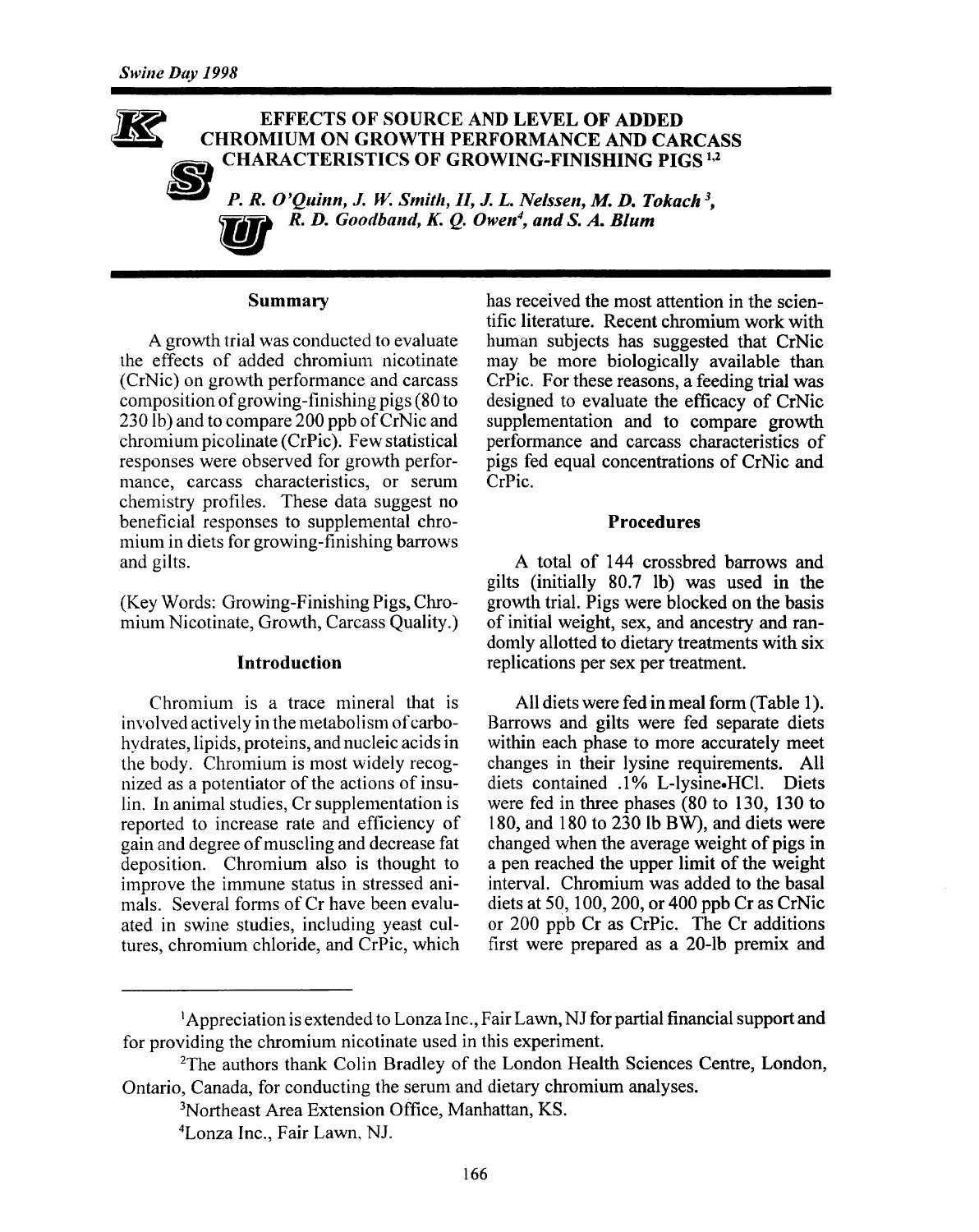then blended with the other dietary ingredients to ensure proper mixing.

Pigs were housed in an environmentally controlled finishing barn with two pigs in each  $5$ -ft  $\times$  5-ft totally slatted-floored pen. Pigs were allowed ad libitum access to feed and water through one single-hole self-feeder and a nipple waterer.

Pigs were weighed every 2 weeks to determine ADG, ADFI, and feed efficiency (F/G). The day before slaughter, blood samples were taken from each pig to determine serum Cr concentrations after a 3-h fast. Blood samples were pooled for each pen and stored frozen until the analyses were conducted.

Pigs were slaughtered when the average weight of pigs in a pen reached 230 lb. Standard carcass measurements; visual analyses of the longissimus for coloring, marbling, and firmness; drip loss; and Minolta colorspectrometry (Hunter  $L^*$ ,  $a^*$ , and  $b^*$ ) were taken for each pig 24-h postmortem (drip loss at 48-h postmortem).

Data were analyzed as a randomized complete block. The pen was the experimental unit for all calculations. The trial was analyzed as two separate experiments (one for barrows and one for gilts) because of the different lysine levels fed to barrows and gilts. Because of the unequal spacing of dietary chromium concentrations, a regression model was fit to the data. Thus, the REG procedure of SAS was used to determine the linear and quadratic effects of supplementation with CrNic, whereas the GLM procedure of SAS was used for the single degree of freedom contrast between pigs fed 200 ppb CrNic and 200 ppb CrPic and between pigs fed the control diet and the diet containing 200 ppb CrPic. N<sub>0</sub> covariates were used in the statistical model for the carcass analyses because of the similar ending test weight of all pigs.

#### **Results and Discussion**

Growth Data. From 130 to 180 lb. increasing CrNic tended (linear,  $P = .09$ ) to decrease ADG in barrows (Table 2). This resulted in an overall (80 to 230 lb) tendency for decreased ADG (linear,  $P = .09$ ) for pigs fed increasing CrNic. Otherwise, neither source of Cr nor level of increasing CrNic had an effect (P>.10) on ADG, ADFI, or F/G for any of the growth intervals or the total trial.

Neither source of Cr nor level of increasing CrNic had any effect (P>.20) on gilt growth performance during any of the growth intervals or over the entire trial. Although not compared statistically, gilts fed 50 ppb Cr as CrNic grew on average 7% faster and converted feed to gain approximately 5% better than did control gilts.

Carcass Characteristics. Other than a quadratic response ( $P = .10$ ) in last lumbar backfat, neither source of Cr nor level of increasing CrNic had any effect  $(P>10)$  on carcass characteristics for barrows (Table 4).

Gilts fed increasing levels of CrNic had greater first rib fat depths (linear, quadratic, P<.05; Table 5) than control gilts. Chromium source affected ( $P = .05$ ) longissimus muscle visual color, with gilts fed 200 ppb CrPic having a darker colored longissimus muscle than gilts fed 200 ppb CrNic. Drip loss percentage in gilts was increased ( $P =$ .02) with increased CrNic supplementation. An explanation for this response is not readily apparent, because Cr has no known function with membrane permeability. The effects of supplemental Cr on longissimus muscle quality were not consistent.

Serum Analysis. Source of Cr affected barrow serum Cr levels (Table 6), with barrows fed CrPic having a higher ( $P = .05$ ) concentration than CrNic-supplemented barrows. Neither source of Cr nor level of increasing CrNic had an effect  $(P>10)$  on gilt serum Cr concentrations (Table 6).

General. Differences between pigs fed the control diets or the diets containing 200 ppb CrPic were few. Barrows fed 200 ppb CrPic grew slower ( $P = .02$ ) from 180 to 230 lb BW. Gilts fed 200 ppb CrPic ate more feed  $(P = .04)$  from 130 to 180 lb BW. Gilts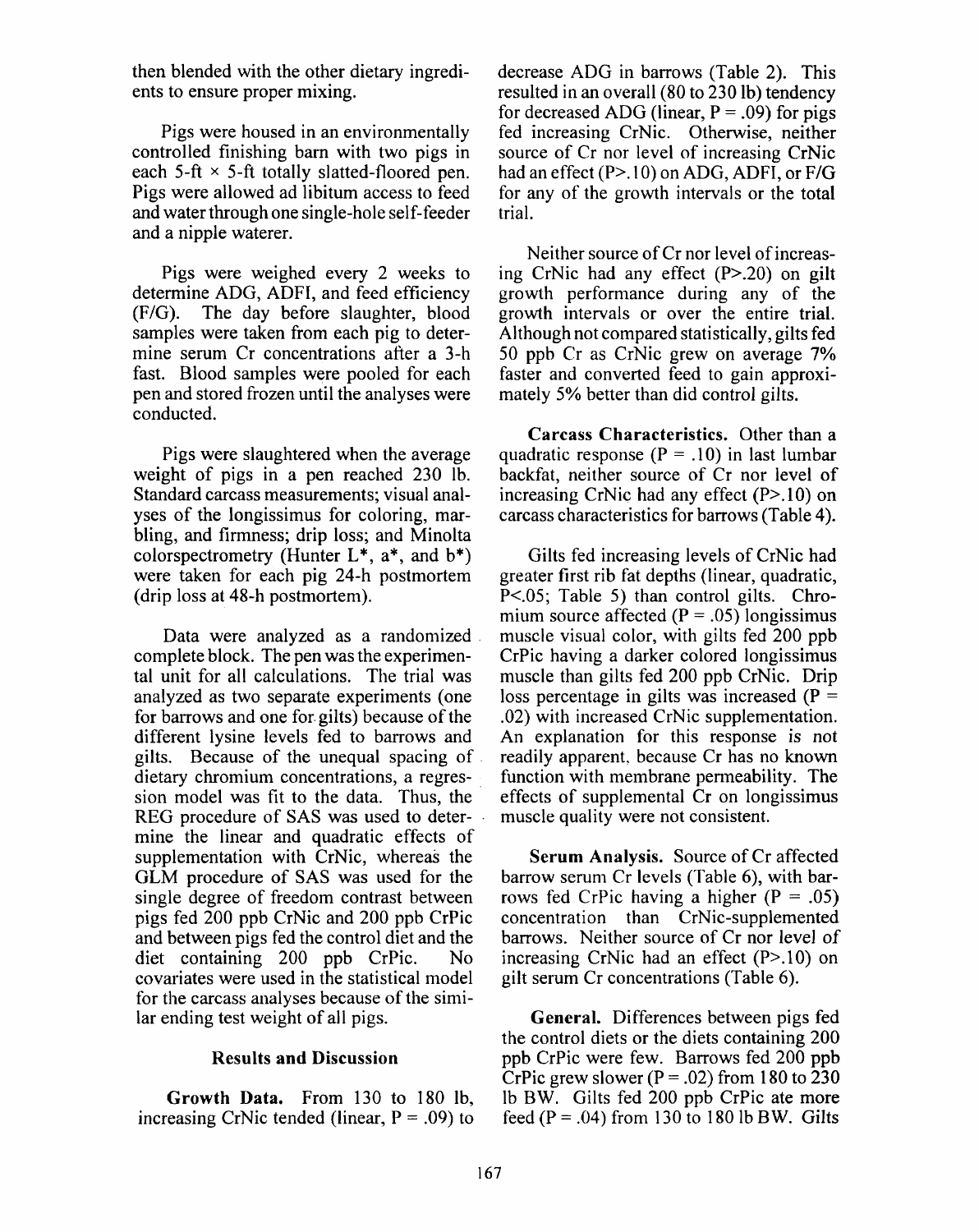fed the control diet had more marbled longissimus muscle ( $P = .02$ ) and a higher drip loss ( $P = .07$ ) than pigs fed the 200 ppb CrPic diet. Barrows fed 200 ppb CrPic had a higher  $(P = .03)$  serum Cr level than pigs fed the control diet.

Dietary chromium is absorbed from the GI tract, converted to trivalent Cr upon entry into the bloodstream, and rapidly taken up into the tissues. Because the blood and tissue levels of Cr are not in equilibrium. serum values may not be good indicators of Cr status. Any Cr not used or stored by the tissues is excreted back to the blood for excretion from the body via the urine. Thus, 24-hr urinary Cr measurements may be better indicators of Cr stores than serum Cr levels are.

Two small assays were undertaken later to help explain some of the serum Cr differences noted herein and in an earlier nursery trial with CrNic and CrPic. First, 20 finishing weight pigs from a commercial farm in Northeast Kansas were bled for serum Cr analysis. This farm had never fed Cr through any of their barns. The mean value for these pigs was  $11.17 \pm 3.63$  nmol/L of Cr (data not shown). This value is considerably lower than that for the control pigs not fed Cr in the present experiment. These results could indicate a difference in Cr content of the dietary ingredients. The diets fed on this farm were typical grain-soybean meal-based diets, but they were not assayed for Cr content.

Secondly, analysis of such diets not containing supplemental Cr indicated that background Cr levels range well into the ppm range (data not shown). No work has been conducted to define the bioavailability of this background Cr. Even if only a small fraction is bioavailable, the high levels could mask any potential treatment responses. especially when dietary inclusion levels are only in the low-to-mid ppb range.

In conclusion, supplemental Cr (either as CrNic or CrPic) had no beneficial effects on growth performance or carcass characteristics of growing-finishing pigs. Because of consistent numerical improvements in ADG and F/G with gilts fed 50 ppb Cr as CrNic, further research should be conducted to evaluate lower concentrations of CrNic in diets fed to finishing gilts. These results further suggest that the responses to supplemental Cr may be related directly to the level of background Cr already present in the diet.

|                              | Period I <sup>b</sup> |       | Period II <sup>c</sup> |       | Period III <sup>d</sup> |        |
|------------------------------|-----------------------|-------|------------------------|-------|-------------------------|--------|
| Ingredient, %                | <b>Barrows</b>        | Gilts | Barrows                | Gilts | Barrows                 | Gilts  |
| Corn                         | 70.09                 | 66.52 | 78.02                  | 74.46 | 83.65                   | 80.08  |
| Soybean meal, 46.5% CP       | 24.77                 | 28.39 | 17.47                  | 21.09 | 12.02                   | 15.64  |
| Soybean oil                  | 2.00                  | 2.00  | 2.00                   | 2.00  | 2.00                    | 2.00   |
| Monocalcium phosphate        | 1.15                  | 1.09  | .80                    | .73   | .65                     | .59    |
| Limestone                    | 1.06                  | 1.07  | .88                    | .89   | .85                     | .86    |
| Vitamin/trace mineral premix | .35                   | .35   | .25                    | .25   | .25                     | .25    |
| Salt                         | .35                   | .35   | .35                    | .35   | .35                     | .35    |
| Antibiotic <sup>e</sup>      | .13                   | .13   | .13                    | .13   | .13                     | .13    |
| L-Lysine•HCl                 | .10                   | .10   | .10                    | .10   | .10                     | .10    |
| Total                        | 100.00                | 00.00 | 100.00                 | 00.00 | 100.00                  | 100.00 |

Table 1. Composition of Basal Diets (As-Fed Basis)<sup>a</sup>

<sup>a</sup>Graded levels of Cr were added to the basal diets to achieve levels of 50, 100, 200, or 400 ppb Cr. <sup>b</sup>Period I diets were fed from 80 to 130 lb BW and were formulated to contain .70% total Ca, .60% total P, and either 1.00% (barrows) or 1.10% (gilts) lysine. "Period II diets were fed from 130 to 180 lb BW and were formulated to contain .55% total Ca, .50% total P, and either .80% (barrows) or .90% (gilts) lysine. <sup>4</sup>Period III diets were fed from 180 to 230 lb BW and were formulated to contain .50% total Ca, .45% total P, and either .65% (barrows) or .75% (gilts) lysine.  $e^{\epsilon}$ Provided 100 g/ton tylosin.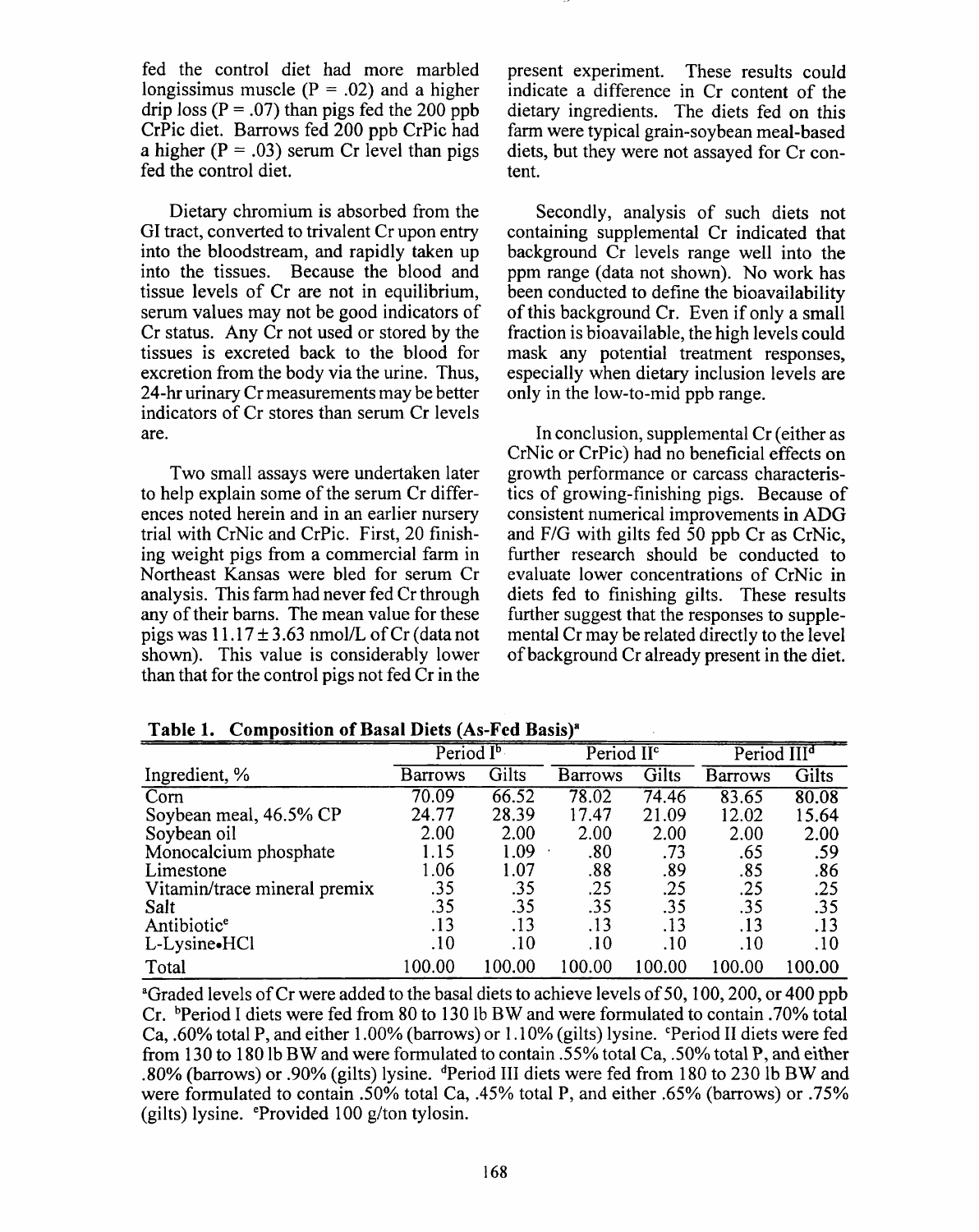|                      |                |                 | CrNic            |      |      | CrPic |      |                   | Probability        |                      |
|----------------------|----------------|-----------------|------------------|------|------|-------|------|-------------------|--------------------|----------------------|
| Item                 | $\overline{0}$ | $\overline{50}$ | $\overline{100}$ | 200  | 400  | 200   | CV   | Lin. <sup>b</sup> | Quad. <sup>b</sup> | $Cont.$ <sup>c</sup> |
| 80 to 130 lb BW      |                |                 |                  |      |      |       |      |                   |                    |                      |
| $ADG.$ lb            | 2.37           | 2.50            | 2.27             | 2.27 | 2.42 | 2.30  | 8.46 | .15               | .14                | .23                  |
| ADFI, lb             | 5.53           | 5.75            | 5.40             | 5.56 | 5.54 | 5.34  | 7.73 | .78               | .82                | .95                  |
| F/G                  | 2.34           | 2.31            | 2.38             | 2.44 | 2.30 | 2.33  | 6.81 | .14               | .12                | .13                  |
| 130 to 180 lb BW     |                |                 |                  |      |      |       |      |                   |                    |                      |
| ADG, lb              | 2.62           | 2.54            | 2.35             | 2.44 | 2.45 | 2.40  | 8.87 | .09               | .14                | .96                  |
| ADFI, lb             | 7.33           | 7.38            | 6.92             | 7.08 | 7.02 | 6.88  | 8.40 | .32               | .45                | .86                  |
| F/G                  | 2.81           | 2.91            | 2.96             | 2.90 | 2.89 | 2.87  | 8.38 | .46               | .47                | .92                  |
| 180 to 230 lb BW     |                |                 |                  |      |      |       |      |                   |                    |                      |
| ADG, lb <sup>d</sup> | 2.37           | 2.39            | 2.27             | 2.27 | 2.08 | 2.29  | 9.15 | .54               | .88                | .14                  |
| ADFI, lb             | 7.80           | 7.97            | 7.41             | 7.74 | 7.41 | 7.90  | 8.17 | .70               | .95                | .37                  |
| F/G                  | 3.30           | 3.34            | 3.26             | 3.44 | 3.57 | 3.46  | 8.68 | .82               | .76                | .44                  |
| 80 to 230 lb BW      |                |                 |                  |      |      |       |      |                   |                    |                      |
| ADG, lb              | 2.45           | 2.49            | 2.30             | 2.32 | 2.33 | 2.34  | 6.98 | .09               | .18                | .93                  |
| ADFI, lb             | 6.89           | 7.03            | 6.58             | 6.79 | 6.66 | 6.71  | 7.20 | .51               | .68                | .64                  |
| F/G                  | 2.81           | 2.83            | 2.86             | 2.92 | 2.86 | 2.87  | 5.19 | .16               | .22                | .48                  |

Table 2. Growth Performance of Barrows Fed Graded Levels of Chromium<sup>a</sup>

<sup>a</sup>Values are means for two pigs/pen and six replications/treatment.

<sup>b</sup>Contrasts refer to the linear and quadratic comparisons of CrNic supplementation. Contrast refers to the comparison of supplementation with 200 ppb CrNic against that of 200 ppb CrPic.

<sup>4</sup>Control differs from 200 ppb CrPic ( $P = .02$ ). All other contrasts between the control diets and diets containing 200 ppb CrPic were nonsignificant  $(P>10)$ .

|                       |                |      | CrNic            |                  |                  | CrPic |       | Probability       |                    |                    |  |  |
|-----------------------|----------------|------|------------------|------------------|------------------|-------|-------|-------------------|--------------------|--------------------|--|--|
| Item                  | $\overline{0}$ | 50   | $\overline{100}$ | $\overline{200}$ | $40\overline{0}$ | 200   | CV    | Lin. <sup>b</sup> | Quad. <sup>b</sup> | Cont. <sup>c</sup> |  |  |
| 80 to 130 lb BW       |                |      |                  |                  |                  |       |       |                   |                    |                    |  |  |
| ADG, lb               | 2.05           | 2.25 | 2.12             | 2.14             | 2.10             | 2.21  | 6.45  | .47               | .41                | .65                |  |  |
| ADFI, lb              | 4.88           | 5.16 | 5.07             | 4.85             | 4.85             | 5.08  | 5.17  | .94               | .68                | .99                |  |  |
| F/G                   | 2.39           | 2.30 | 2.40             | 2.27             | 2.31             | 2.29  | 4.96  | .32               | .45                | .59                |  |  |
| 130 to 180 lb BW      |                |      |                  |                  |                  |       |       |                   |                    |                    |  |  |
| ADG, lb               | 2.18           | 2.34 | 2.20             | 2.02             | 2.10             | 2.14  | 9.39  | .27               | .47                | .54                |  |  |
| ADFI, lb <sup>d</sup> | 6.10           | 6.16 | 6.12             | 5.71             | 5.73             | 6.20  | 5.35  | .19               | .51                | .92                |  |  |
| F/G                   | 2.83           | 2.65 | 2.78             | 2.83             | 2.75             | 2.90  | 8.65  | .87               | .86                | .57                |  |  |
| 180 to 230 lb BW      |                |      |                  |                  |                  |       |       |                   |                    |                    |  |  |
| ADG, lb               | 2.14           | 2.23 | 2.15             | 2.08             | 2.06             | 2.18  | 10.74 | .77               | .98                | .86                |  |  |
| ADFI, lb              | 6.35           | 6.91 | 6.61             | 6.47             | 6.29             | 6.91  | 6.77  | .58               | .35                | .50                |  |  |
| F/G                   | 3.01           | 3.13 | 3.09             | 3.13             | 3.06             | 3.17  | 8.79  | .47               | .47                | .67                |  |  |
| 80 to 230 lb BW       |                |      |                  |                  |                  |       |       |                   |                    |                    |  |  |
| ADG, lb               | 2.11           | 2.27 | 2.15             | 2.07             | 2.08             | 2.17  | 7.03  | .66               | .90                | .86                |  |  |
| ADFI, lb              | 5.78           | 6.08 | 5.94             | 5.68             | 5.63             | 6.06  | 4.01  | .77               | .70                | .71                |  |  |
| F/G                   | 2.76           | 2.68 | 2.76             | 2.75             | 2.70             | 2.79  | 5.91  | .79               | .72                | .60                |  |  |

Table 3. Growth Performance of Gilts Fed Graded Levels of Chromium<sup>a</sup>

<sup>a</sup>Values are means for two pigs/pen and six replications/treatment.

<sup>b</sup>Contrasts refer to the linear and quadratic comparisons of CrNic supplementation.

<sup>c</sup>Contrast refers to the comparison of supplementation with 200 ppb CrNic against that of 200 ppb CrPic.

<sup>d</sup>Control differs from 200 ppb CrPic ( $P = .04$ ). All other contrasts between the control diets and diets containing 200 ppb CrPic were nonsignificant  $(P> 0.20)$ .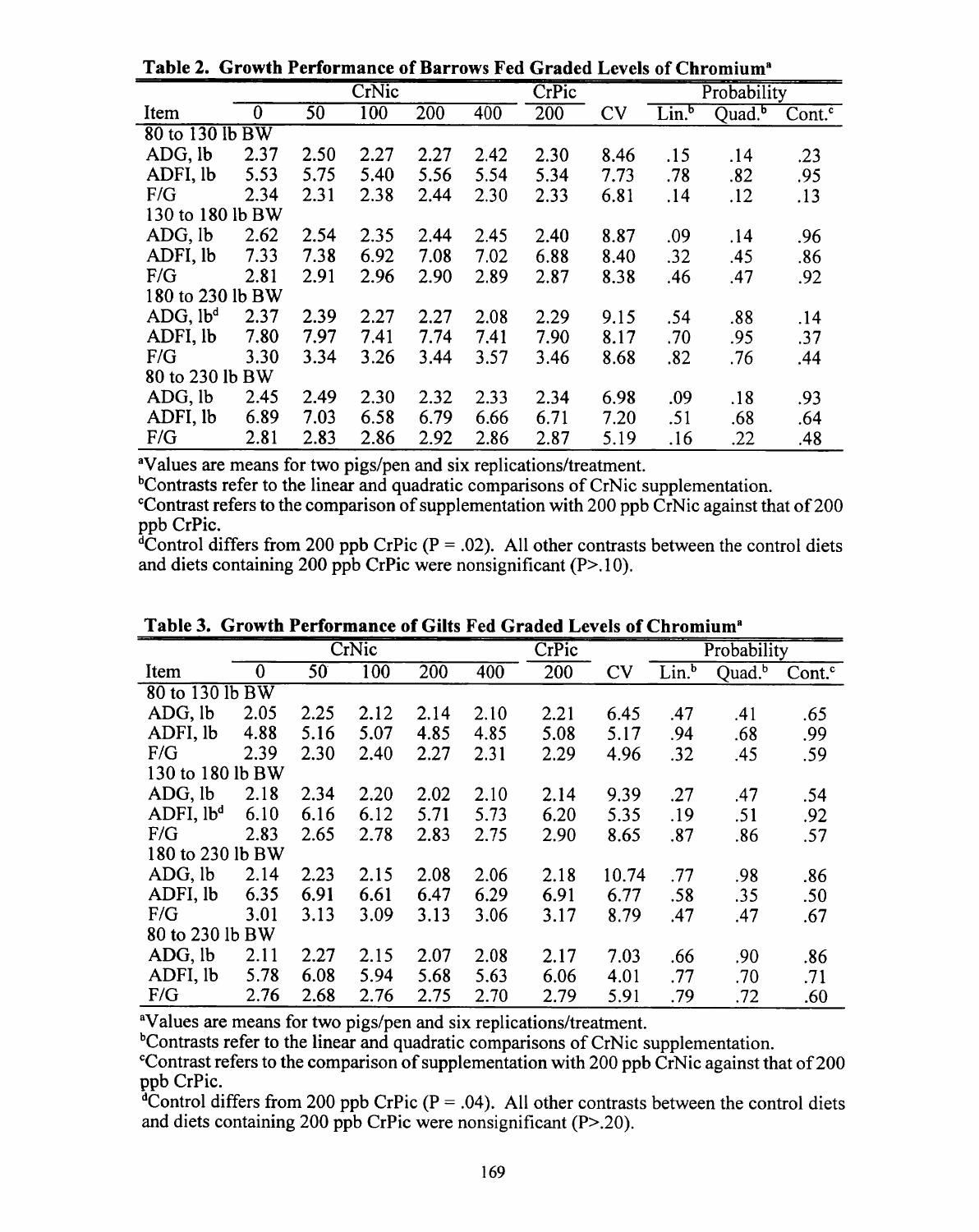|                               | CrNic             |       |       |             |       | CrPic       |       | Probability |     |                                                           |
|-------------------------------|-------------------|-------|-------|-------------|-------|-------------|-------|-------------|-----|-----------------------------------------------------------|
| Item                          | $\mathbf 0$       | 50    | 100   | 200         | 400   | 200         | CV    |             |     | Lin. <sup>c</sup> Quad. <sup>c</sup> Cont. <sup>d,e</sup> |
| Shrink loss, %                | $\overline{2.70}$ | 2.59  | 2.54  | 2.39        | 2.39  | 2.30        | 15.50 | .16         | .34 | .96                                                       |
| Backfat, in:                  |                   |       |       |             |       |             |       |             |     |                                                           |
| First rib                     | 1.50              | 1.52  | 1.59  | 1.52        | 1.51  | 1.53        | 5.34  | .40         | .34 | .89                                                       |
| Tenth rib                     | .94               | .96   | .98   | .90         | .93   | .90         | 11.79 | .64         | .73 | .55                                                       |
| Last rib                      | .76               | .78   | .81   | .75         | .73   | .77         | 9.15  | .61         | .40 | .57                                                       |
| Last lumbar                   | .72               | .75   | .82   | .75         | .70   | .71         | 11.16 | .18         | .10 | .29                                                       |
| Average <sup>f</sup>          | .99               | 1.01  | 1.07  | 1.01        | .98   | 1.00        | 6.46  | .29         | .17 | .49                                                       |
| LMA, $in2$                    | 5.27              | 5.20  | 4.97  | 5.01        | 5.30  | 5.37        | 7.97  | .14         | .11 | .24                                                       |
| Lean % <sup>g</sup>           | 49.88             | 49.24 | 48.73 | 49.66       |       | 49.98 50.54 | 4.05  | .62         | .51 | .79                                                       |
| Dressing %                    | 72.07             | 72.24 | 71.22 | 72.09       | 72.75 | 71.30       | 1.63  | .42         | .24 | .34                                                       |
| Visual color <sup>h</sup>     | 2.42              | 2.38  | 2.71  | 2.46        | 2.58  | 2.33        | 12.64 | .53         | .66 | .50                                                       |
| Firmness <sup>h</sup>         | 2.63              | 2.63  | 3.21  | 2.75        | 2.58  | 2.63        | 19.10 | .25         | .19 | .58                                                       |
| Marblingh                     | 2.71              | 2.67  | 3.13  | 2.92        | 2.75  | 2.63        | 17.75 | .20         | .19 | .57                                                       |
| Hunter L <sup>*i</sup>        | 52.75             | 53.42 | 50.33 | 51.96       | 53.60 | 53.66       | 5.55  | .18         | .12 | .34                                                       |
| Hunter a*i                    | 11.48             | 11.28 | 11.59 | 12.41       | 12.47 | 11.86       | 12.85 | .41         | .68 | .94                                                       |
| Hunter b <sup>*i</sup>        | 7.73              | 7.88  | 7.16  | 8.14        | 8.53  | 8.18        | 19.36 | .93         | .67 | .67                                                       |
| Hue angle <sup>i</sup>        | 45.70             | 48.28 |       | 40.82 43.52 |       | 46.86 47.34 | 12.71 | .15         | .13 | .32                                                       |
| Saturation index <sup>i</sup> | 13.86             | 13.77 | 13.63 | 14.87       | 15.12 | 14.43       | 14.56 | .62         | .92 | .84                                                       |
| A:B ratio <sup>i</sup>        | 1.52              | 1.44  | 1.63  | 1.59        | 1.47  | 1.48        | 8.72  | .10         | .07 | .13                                                       |
| Drip loss, %                  | 3.33              | 3.92  | 2.25  | 2.85        | 4.49  | 3.73        | 61.56 | .28         | .17 | .19                                                       |

Table 4. Carcass Characteristics of Barrows Fed Graded Levels of Chromium<sup>a,b</sup>

<sup>a</sup>Values are means for two pigs/pen and six replications/treatment.

<sup>b</sup>Carcass length (mean = 31.74 in) and muscle score (mean = 2.51) were not affected (P>.20) by dietary treatment.

<sup>c</sup>Contrasts refer to the linear and quadratic comparisons of CrNic supplementation.

<sup>d</sup>Contrast refers to the comparison of supplementation with 200 ppb CrNic against that of 200 ppb CrPic.

<sup>e</sup>All contrasts between the control diets and diets containing 200 ppb CrPic were nonsignificant  $(P > .15)$ .

Average backfat is the average of the first and last rib and last lumbar fat depths.

<sup>g</sup>Lean percentage was derived from NPPC equations.

<sup>h</sup>Scoring system of 1 to 5: 2 = grayish pink, traces to slight, or soft and watery; 3 = reddish pink, small to modest, or slightly firm and moist; and  $4 =$  purplish red, moderate to slightly abundant, or firm and moderately dry for color, firmness, and marbling, respectively.

Means were derived from three sample readings per loin. Measures of dark to light (Hunter  $L^*$ ), redness (Hunter a\*), yellowness (Hunter b\*), red to orange (hue angle), or vividness or intensity (saturation index).